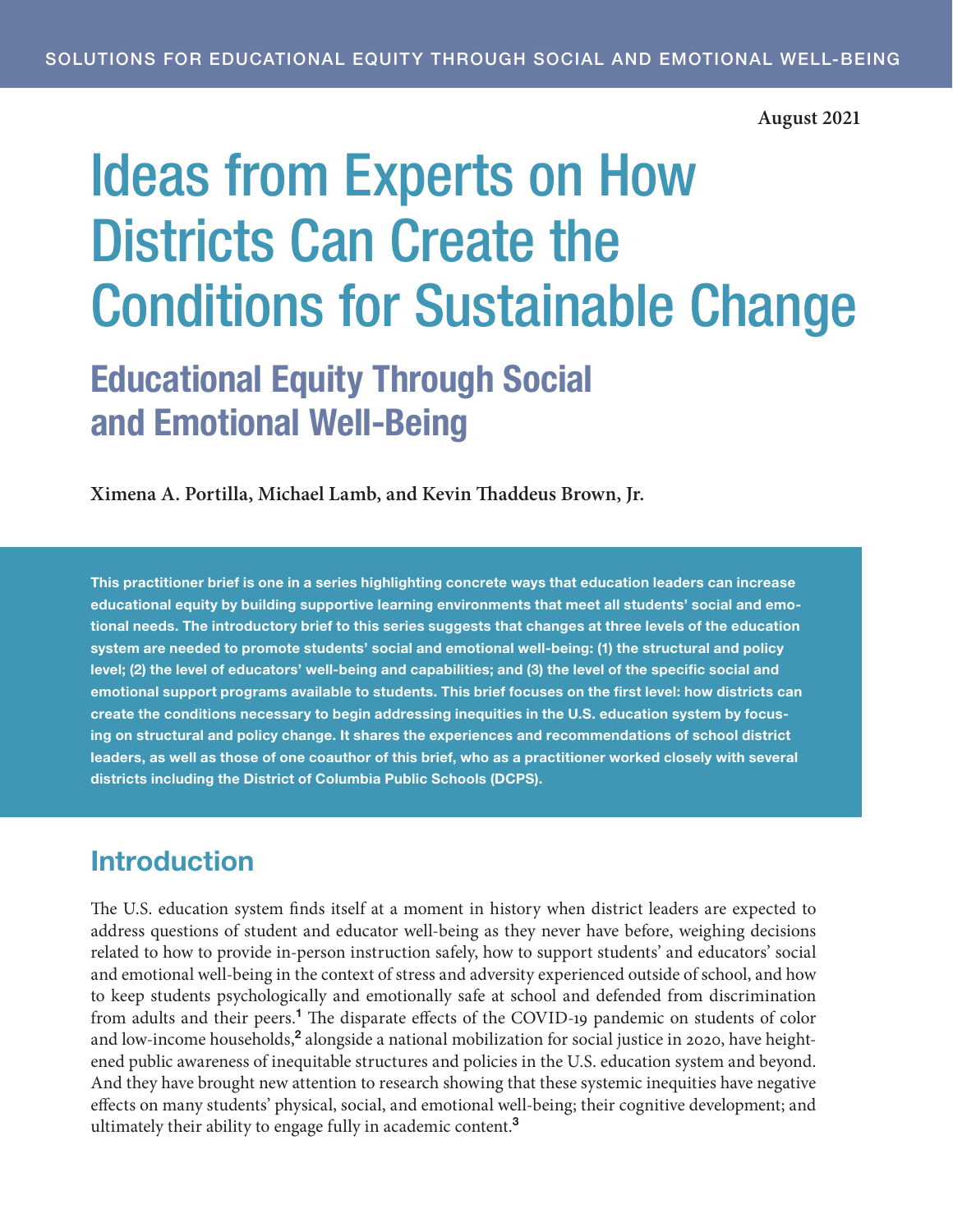<span id="page-1-0"></span>All children are born able to prosper and learn, ready to develop to their full potential when presented with supportive learning conditions. Education researchers and neuroscientists have found that students can flourish and engage in school when their learning environments provide the following conditions: (1) a way to meet their basic physical needs; (2) physical and psychological safety, as well as an environment of social and cultural respect; (3) supportive relationships with their teachers and other adults in the school that promote learning and healthy child development; and (4) opportunities to have their voices heard to make a difference and shape their school environment.[4](#page-13-0) Such conditions foster a sense of belonging and being valued that unlocks students' ability to engage in school and take academic risks to learn new concepts and content.[5](#page-13-0)

As discussed in the first brief in this series, inequities in society in general and in the education sys-tem in particular prevent many students from experiencing these conditions.<sup>[6](#page-13-0)</sup> When students are exposed to chronically stressful or adverse conditions, they may experience a toxic stress response in their bodies and brains that diminishes their concentration, their memory, and their ability to regulate their thoughts, emotions, and behavior.<sup>[7](#page-13-0)</sup> When presented with the resulting challenging student behavior and disengagement, adults' existing biases and beliefs about how students learn and behave can affect whether school practices and policies are carried out in ways that support these students.<sup>[8](#page-14-0)</sup> Yet research and practice have demonstrated that when schools provide the conditions that afford physical and psychological safety, support, and opportunities for growth for every student, children from all backgrounds can learn and flourish.<sup>[9](#page-14-0)</sup>

This brief discusses concrete, system-wide actions that some districts are taking to reorient their structures and policies in an attempt to address these inequities and provide all students with supportive learning environments. These actions aim to address the inequities of the past, confront the current adversity the pandemic created for all, and build a more resilient system to face future and unknown challenges. Box 1 provides more information on the district leaders consulted for this brief.

## BOX 1 District Leaders Consulted for This Brief

The lessons presented in this brief reflect the experiences of the authors with direct practice supporting school systems, district leaders, and educators, and conversations with district leaders who offered their insights about the challenges and opportunities facing school districts aiming to create equitable learning environments for all students. The following district leaders contributed to this brief:

- DR. MELISSA KIM, Deputy Chancellor, District of Columbia Public Schools
- DR. ANGELA CHAPMAN, Chief of Transformation and Leadership, Columbus City Schools (*Formerly Chief of Elementary Schools, District of Columbia Public Schools*)
- DR. KYLA JOHNSON-TRAMMELL, Superintendent, Oakland Unified School District
- DR. MARY SIEU, Superintendent, ABC Unified School District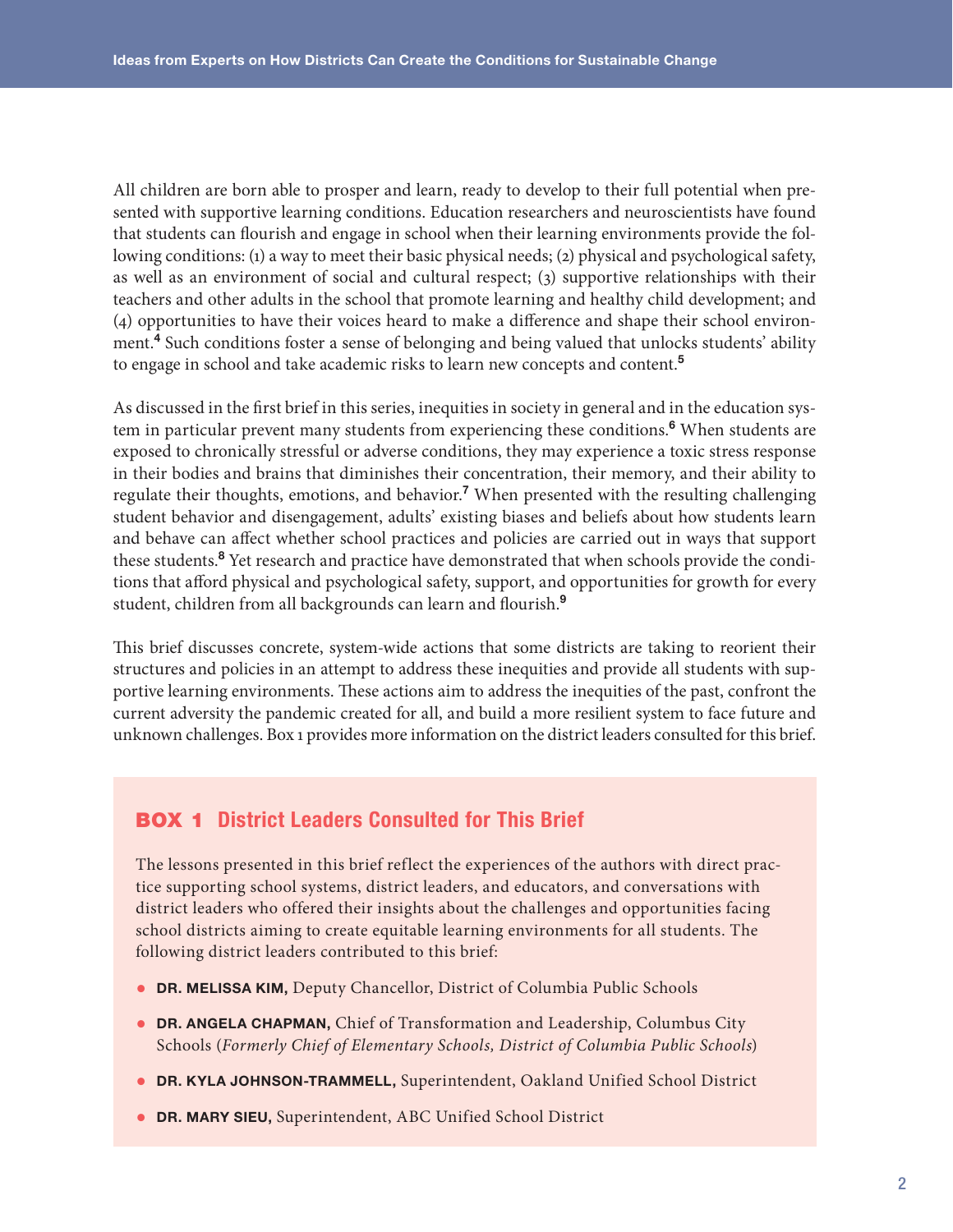<span id="page-2-0"></span>*The leaders interviewed for this brief want to ensure that the positive school environments some educators cultivate are not diminished by larger systems that lack their vision.*

# Equity-Focused Structural and Policy Change

Across our education system, there are many practices that school leaders and educators use to create supportive and buffering learning environments, guided by a belief that children are inherently good and capable and that the role of the adults in the education system is to nurture students, help them develop strong identities, and unlock their potential for growth and learning. The challenge, according to the district leaders consulted for this brief, is that these practices used by individual schools or educators require them and their students to beat the odds. If the district leaders reduced the barriers to these practices at the district level, the approaches implemented by talented educators could be expanded to a larger scale and sustained even if those educators were promoted or left for other opportunities. The respondents (the leaders interviewed for this brief) also want to ensure that the positive school environments such educators cultivate are not diminished by larger systems that lack that same vision.

The leaders emphasized that to create equitable and supportive school systems, they had to set the tone from the top and send the message that equitable conditions had to occur at every level. And doing so meant first honestly exploring and accounting for the ways school systems make it harder for some students to succeed and may create disproportionate outcomes among students of different races and classes.[10](#page-14-0) Such reflective work and interrogation is consistent with generally accepted guidelines for implementing evidence-based practices.[11](#page-14-0) Implementing a program or practice for the sake of compliance with a district policy is different from the practice existing within a system that is striving to create equitable conditions for all students. Instead, the approach requires leaders and educators in multiple settings in a district, from the board of education and district superintendent to principals and teachers to support staff members, to (1) come to firmly believe that all students have the potential to learn and thrive and (2) commit to grounding all decisions in that belief.[12](#page-14-0)

The district leaders knew that they would not dismantle structural inequities quickly, over one or two school years. Instead, they anticipated ongoing processes in which their districts would continually examine their progress toward equity, especially as new challenges emerged. Journeys like theirs will look different for various districts—some educators may already be actively interrogating their systems, while others will be just beginning the process—so this brief is not intended to be prescriptive. Instead, it presents observations from the authors' direct practice and conversations with district leaders about their experiences. Their insights fall into three main categories: First, they emphasized the importance of developing a new vision for a district. Second, they shared how to support adults in shifting their mindsets about students. Finally, they discussed aligning district structures and policies with the new vision.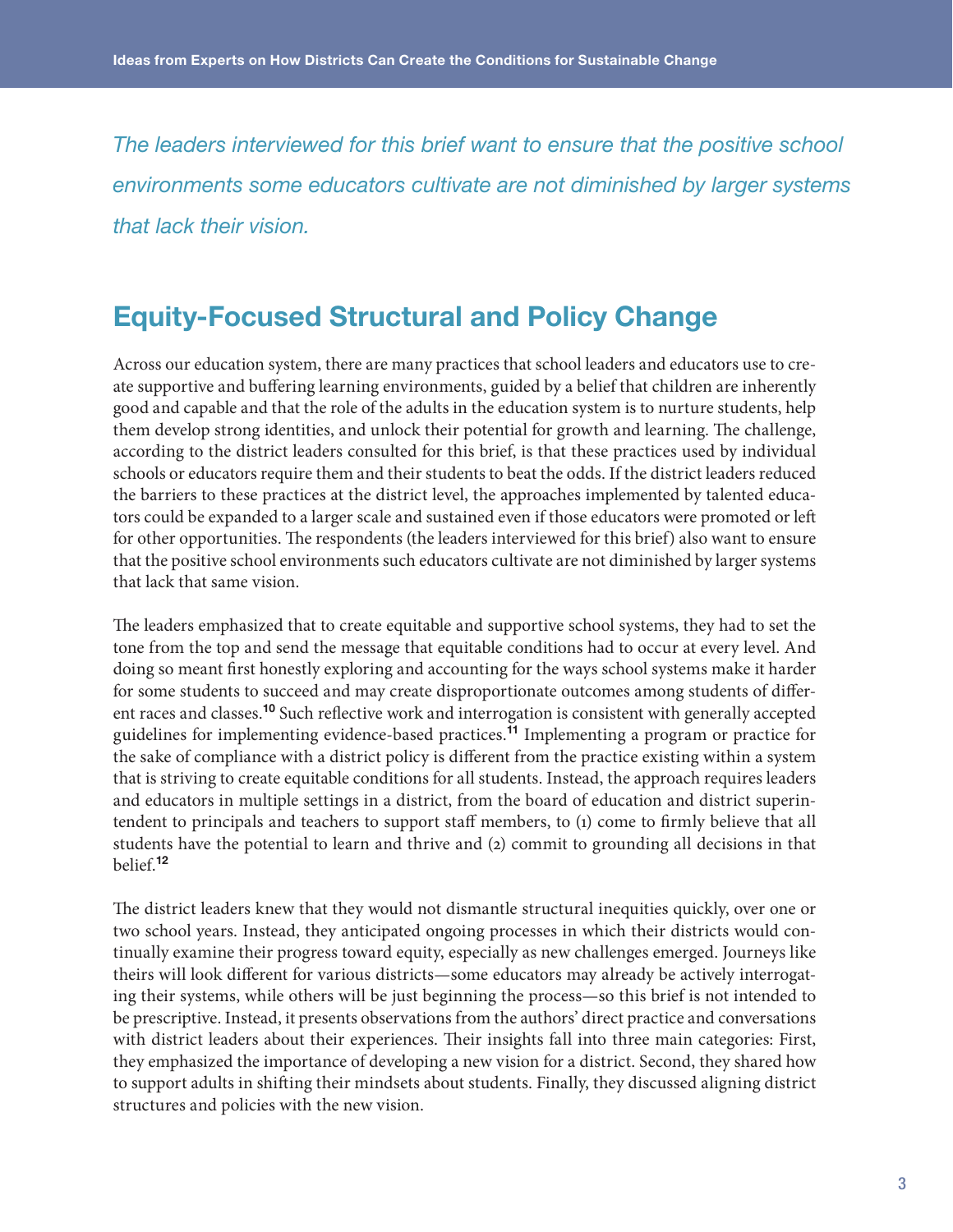# <span id="page-3-0"></span>Developing a New District Vision

## Reevaluating the District's Vision for Schooling

A critical first phase of some district leaders' efforts was to lay out a new vision for education that provides equitable conditions for all students. They began by questioning their own beliefs and assumptions about students and how they learn, and examining how these beliefs aligned with or contradicted the way their districts were actually operating. Education researchers Frattura and Capper have argued that in fact, passionate and committed leaders often run districts whose prac-tices do not reflect a responsibility to ensure all students learn and develop.<sup>[13](#page-14-0)</sup> The respondents felt that when district leaders and staff members do come to believe that they are responsible for creating the necessary conditions for learning and opportunity for all students, they can then begin to implement practices to promote equity not just in one school, but across the system.

To begin these conversations, district leaders explained that they can create opportunities for open dialogue that is respectful, nonjudgmental, trusting, and consensual, where district and school leaders can come to an agreement on a new vision, tackling questions such as:

- What do you believe is the purpose of public education?
- What is the mission of your school system?
- How do you define equity?
- What responsibility do you accept to ensure that all students in your school system learn?
- What are your assumptions about how learning happens best?
- To what extent does your school system provide that context for all students?
- Whom does the system currently work for? Whom does it leave behind?

Leaders from DCPS noted that it was useful to partner with an outside organization to facilitate this work, as it can be challenging for district leaders and staff members to assess their own needs and create their own equity-focused framework, given their competing demands. In addition to collaborating with other partners, DCPS worked closely with Turnaround for Children, an organization that translates the science of learning and human development into tools, strategies, and services for educators so they can help more students reach their full potential as learners.<sup>[14](#page-14-0)</sup> DCPS applied Turnaround for Children's framework and tools for engaging district staff and building educators' own ability to interrogate the ways the system is or is not benefiting all students. By grounding the discussions in the science of learning and human development as they approached questions like the ones above, district leaders created a common set of beliefs, grounded in research evidence, that allowed them to identify policies and practices that were aligned with the research versus those that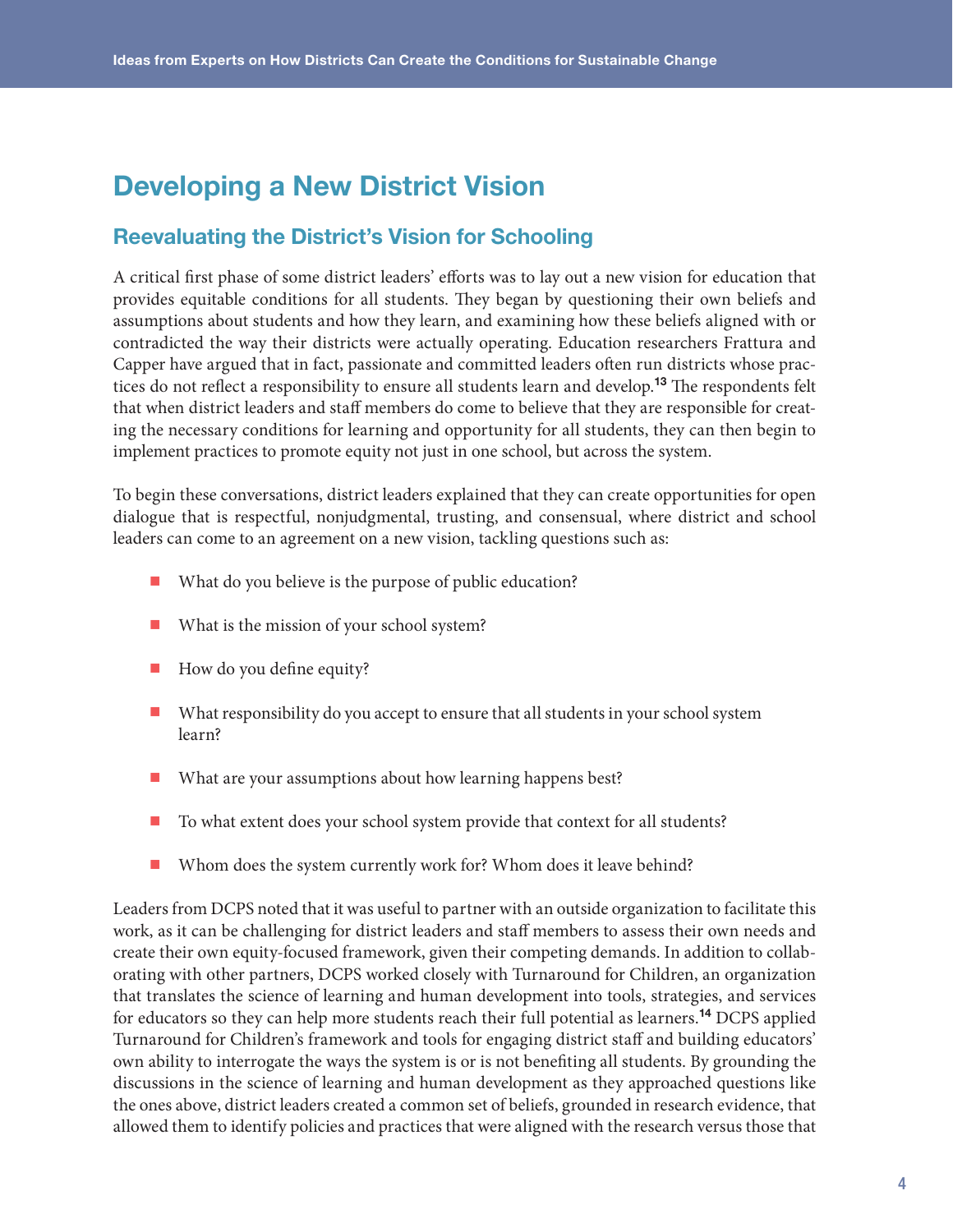<span id="page-4-0"></span>contradicted it. While these insights sometimes matched what some educators had been saying for years, the change was that district leaders took on the responsibility to begin to change the district conditions, rather than relying on individual teachers or principals to create supportive environments for students.

## Engaging Caregivers, Families, and Communities

The respondents believed that as they developed these new district visions, it was important for them to incorporate the perspectives of caregivers, families, and the community, particularly perspectives from groups who may not have been heard in the past or who might distrust the system, both of which can be the result of school staff members' implicit and explicit biases.<sup>[15](#page-14-0)</sup> Regardless of families' commitment to their students' learning, some face barriers to engaging with schools due to conflicting work schedules, limited family resources, not speaking English, or lack of com-fort.<sup>[16](#page-14-0)</sup> Respondents said these families could be an untapped resource in understanding students' strengths, needs, and challenges. By attempting to empower these families—even if not all engaged and reciprocated—the district leaders sought to gain insights as to whether existing structures and policies aligned or contrasted with their revised vision for the district.<sup>[17](#page-14-0)</sup> Involving the community can also serve to build trust and keep districts accountable for creating equitable conditions, they said. Some district leaders recommended publicly sharing progress using the district's metrics with the community while acknowledging areas that still need work. They hoped that being transparent with the community as their districts adjusted structures and policies would make the community more likely to trust and support them when tough decisions ultimately needed to be made.

Best practices put forth by the National Parent Teacher Association recommend disseminating critical information to the community using multiple methods: texting, email, robocalls, and virtual meetings in the languages spoken by families in the school district. They also suggest soliciting families' perspectives through surveys, canvassing, relationship-building home visits, and parent workshops.<sup>[18](#page-14-0)</sup> For example, DCPS' Communications and Engagement Office holds a series of Parent University workshops designed to give families more techniques to support their children's learning and to advocate on their behalf. At the same time, those workshops are meant to build trust between families and DCPS, give parents more information on which to base their decisions, and make the DCPS central office more transparent to the community.<sup>[19](#page-14-0)</sup> DCPS also has a family engagement partnership with the Flamboyan Foundation that emphasizes home visits, which has resulted in improved student attendance and grade-level reading proficiency.<sup>[20](#page-14-0)</sup> Respondents said that by conducting continual outreach to caregivers and communities, they could get closer to equitable systems that supported the needs of all students, not only those whose families already had the resources and understanding to advocate for them in the current systems.

## Incorporating Students' Perspectives into the New District Vision

When students are given opportunities to help shape their school environment (for example, by contributing to decisions regarding classroom procedures and the topics they learn), they may feel more empowered, emotionally invested, and connected to the topics explored in the classroom, and more likely to feel accountable to the procedures and systems they have helped create.<sup>[21](#page-14-0)</sup> Methods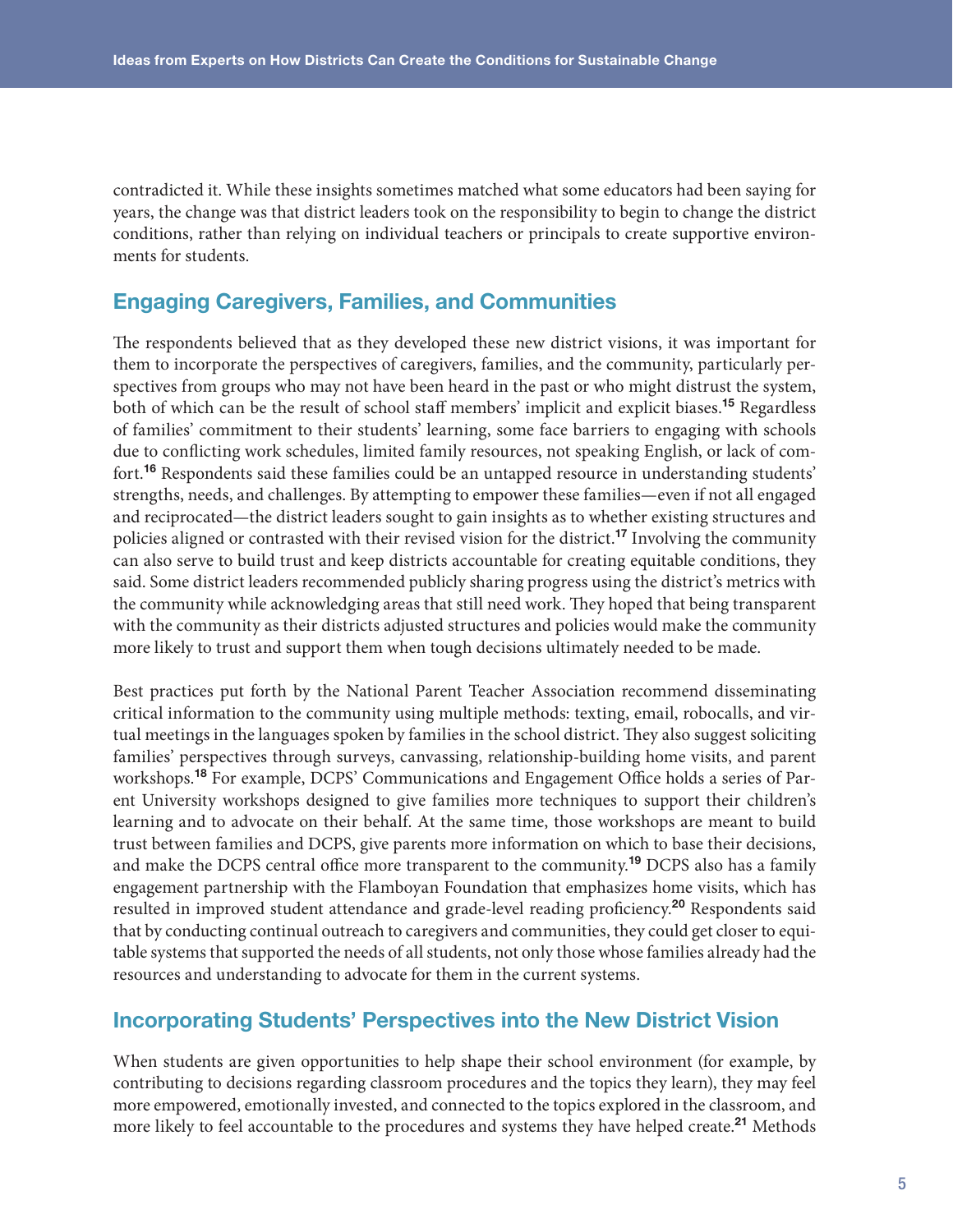<span id="page-5-0"></span>of engaging students can include hosting student discussions, involving students in decisions, and conducting student surveys. Any of these methods can be tailored to ensure that students from all backgrounds are represented. The ABC Unified School District in Southern California holds an annual Youth Leadership Summit at a university where 20 students from each middle and high school in the district convene to create an action plan of improvements they want their schools to implement. This work is supported by the superintendent and the faculty, who assist students with implementation. Respondents said that engaging students to inform the new district vision in these ways could both generate ideas from the end user's perspective and help define equity goals in a way that resonated with those directly affected.

## Giving Supportive and Equitable Conditions the Same Priority as Academic Standards, Curriculum, and Instruction

Schools' climates and cultures have been found to mirror the priorities on which they are measured, evaluated, trained, and supported.<sup>[22](#page-14-0)</sup> Some respondents said that a heavy emphasis on academic standards, curriculum, and instruction—rather than an integrated approach that incorporated students' social, emotional, and academic development—could create climates in which students were asked to ignore the realities of their homes and communities and only present their academic selves. Yet as the first brief in this series argues, research shows that if districts emphasize creating supportive and equitable environments, they may be able to buffer outside sources of stress and create engagement and learning opportunities for all students.[23](#page-14-0) Under the Every Student Succeeds Act (ESSA), districts have the opportunity to embrace a whole-child approach to school improve-ment by holding themselves accountable for metrics of school quality and nonacademic success.<sup>[24](#page-14-0)</sup> The respondents believe that school climate measures should be included in the accountability metrics by which schools are evaluated, so that school climate is not an afterthought.

Some respondents spoke of a need to incorporate comprehensive criteria for what "success" for students and schools looks like, such as metrics that incorporate students' perceptions of school climate and culture.<sup>[25](#page-14-0)</sup> For example, students at DCPS rate their perceptions of feeling loved, challenged, and prepared at school. District leaders at DCPS are trying to ensure that greater numbers of students—especially those belonging to historically underserved groups—score high on all three indicators, because this metric will signal whether students are actually experiencing equitable and supportive conditions at school (with the idea that these conditions will lead to improved learning outcomes). During a recent school-improvement and community-engagement process, the schools that scored low on these metrics received a much deeper needs assessment using Turnaround for Children's Schoolwide Environmental Assessment Tool; the district office also conducted empathy interviews with teachers and students to inform improvement plans for those schools.

Further, though many districts have bought into the importance of supplementing academic content with programs that teach social and emotional skills, these programs generally have modest effects in promoting social and emotional well-being or academic learning; it is likely that they have modest effects because they are implemented as stand-alone activities rather than being integrated throughout the day.<sup>[26](#page-14-0)</sup> Teachers may also see stand-alone social and emotional learning programs as taking time away from instruction when they already have many curricular demands.<sup>[27](#page-14-0)</sup> Respond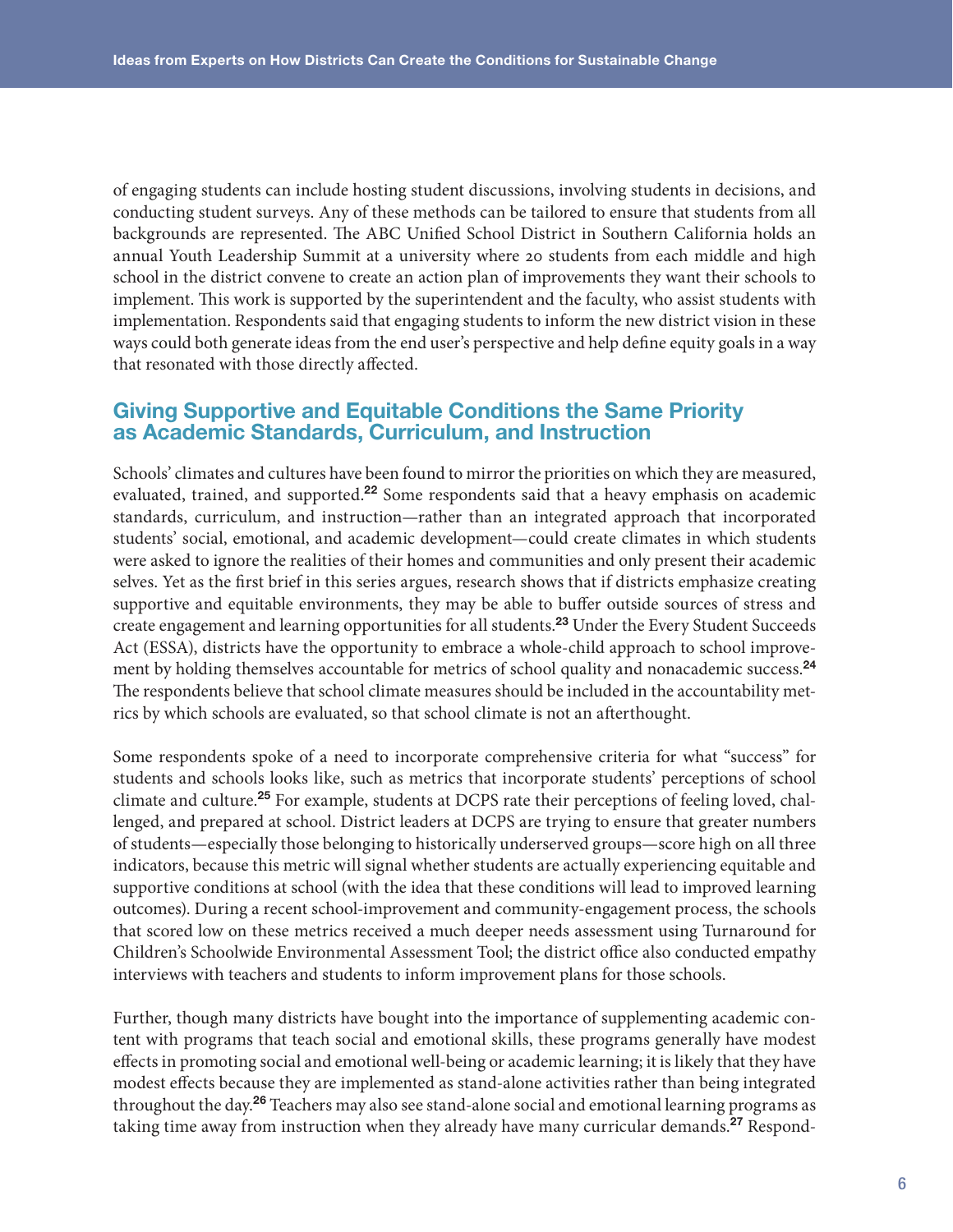<span id="page-6-0"></span>ents did not want school leaders and staff members to view multiple components of success or well-being as competing district priorities, but to see efforts to create supportive and equitable conditions for all students as complementary, comprehensive, and necessary approaches to engaging students in school and academic learning.

## Reflecting the New Vision in Budgets, Metrics, and Accountability Structures

Some respondents said it was important to ensure there was no distinction between the aspirational vision they articulated to the community and the way schools measured success. If a school was doing extremely well on academics but not on its supportive conditions, they did not want to hold it up as an example of success. Similarly, if a school had a strong culture but its students were not excelling academically, it would not reflect the district's vision for success either. Likewise, respondents said they wanted their accountability and incentive systems for leaders and teachers to reflect their districts' new visions. They hoped that having transparent accountability metrics would permit the community to follow, comment on, and come to trust in the process of creating a more equitable school district.

# Helping Adults Shift Their Mindsets About Students

## Ensuring All District Leaders, School Leaders, and Staff Members Understand the Science of Learning and Human Development

District leaders from DCPS recommended that staff members at all levels of the district receive professional development in the science of learning and human development. They said it was not enough for staff members to recognize the importance of a social and emotional learning curriculum in a school; teachers, principals, and district leaders needed training to understand the mechanisms by which social and emotional well-being is inextricably linked with learning and cognitive growth in the classroom.<sup>[28](#page-14-0)</sup> Since relationships, practices, and interactions within classrooms are paramount for students' social and emotional well-being,<sup>[29](#page-14-0)</sup> school leaders and staff members had to recognize their large role in creating the physically and psychologically safe conditions students need to engage in learning. In the case of DCPS, according to district leaders, it turned out that staff members said this additional training filled a void in their professional development, that they were craving additional ways to meet their students' diverse needs and engage them in learning. Previously, the district had made a priority of using its professional development resources to teach the academic curriculum, which left educators without techniques for engaging students in the content.

## Creating Opportunities to Discuss How Systemic Bias Plays Out in Schools

To further deepen their understanding of the contexts that might influence how social and emotional well-being is linked to learning and cognitive growth in the classroom, district leaders stressed that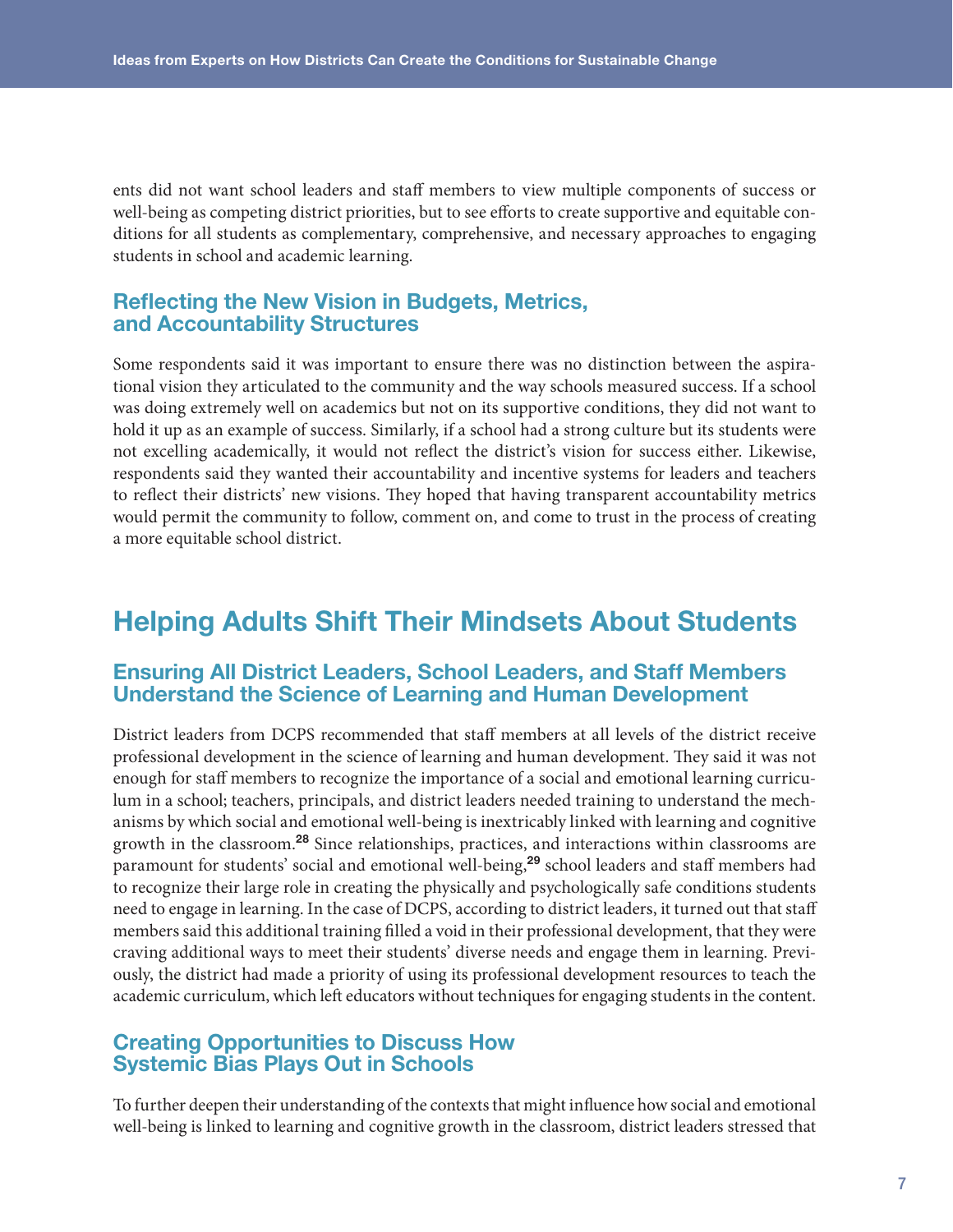<span id="page-7-0"></span>before they could interrogate their current policies, structures, and practices, they had to have direct conversations about how systemic bias and disproportionality based on student characteristics (race, language, gender, and so forth) occurred in their schools. Before they tried to shift the mindsets of their staff members, the district leaders said they led by example by being willing to (1) have uncomfortable conversations that required self-reflection, (2) question their current and past policies, and (3) change the status quo if it became apparent that those policies disproportionally harmed some groups of students. For those who wish to take up equity in their districts, district leaders from DCPS recommended identifying equity champions to cultivate trusting relationships and create oppor-tunities to have these important, albeit uncomfortable, conversations.<sup>[30](#page-15-0)</sup> Respondents believed that when district leaders engaged in difficult conversations about biases and how to change inequitable practices, school leaders and staff members felt empowered also to have these difficult conversations in their schools. More explicitly, they highlighted that school leaders and staff members need districtsupported resources and dedicated time to engage in these conversations.

Some respondents said that if staff members who work directly with students do not reflect on how they may be perpetuating biases, the district will have a much harder time constructing a more equitable system. To that end, Oakland Unified School District holds an annual Racial Justice, Equity, and Healing Summit. Past workshops have included topics on how racism and bias show up in schools, effective culturally responsive practices,<sup>[31](#page-15-0)</sup> restorative justice that emphasizes healing,<sup>[32](#page-15-0)</sup> and equity in family engagement. As another example, an organization that works with districts on shifting people's mindsets, Diversity Talks, offers professional development on this topic that is led by trained young people, so educators can understand the perspectives of students more directly.[33](#page-15-0) These examples of professional development are intended to raise the cultural awareness and empathy of teachers, which may strengthen their relationships with students and create more psychologically safe environments for learning.[34](#page-15-0)

# Aligning Existing Structures and Policies with the New Vision

## Using Data to Determine Whether Policies and Practices Are Equitable

The respondents highlighted the need to examine data continually to see whether policies and practices reflect the new vision and are leading to equitable outcomes. In particular, they suggested using data to answer questions such as, "Who is succeeding in or benefiting from the current system? How does this policy affect students of color or those from households with low incomes? Does it improve conditions for students of color or those from households with low incomes?" These recommendations echo those made by Paul Gorski in an article on avoiding racial equity detours in schools.[35](#page-15-0) DCPS, in particular, created a district policy that requires written and verbal answers to such questions before any other new policy is approved. Many dimensions of schooling may benefit from this interrogation, with the following areas being particularly ripe for reexamina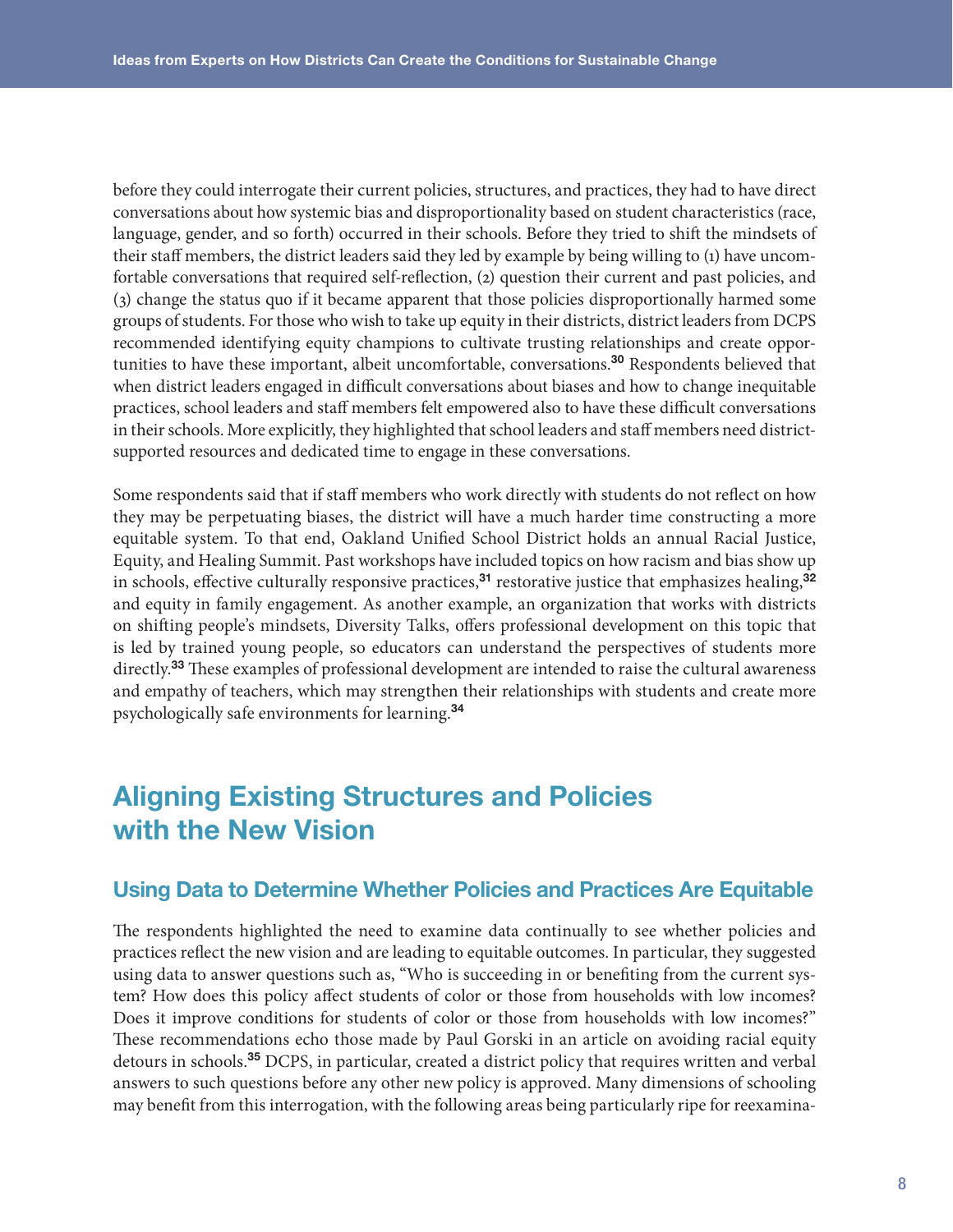<span id="page-8-0"></span>tion because they consistently show disproportionate outcomes for certain groups of students, such as those of color or those from households with low incomes:<sup>[36](#page-15-0)</sup>

- Disciplinary referrals and resulting disciplinary actions
- Special education classification
- Gifted and Talented classification
- Access to Advanced Placement courses

Most districts have student information systems with a wealth of data available, ranging from test scores to ratings of students' well-being. To identify patterns, some respondents said their districts have disaggregated data for student subgroups defined by race/ethnicity, gender, socioeconomic status, disability, and English language learner status, among other characteristics. Some data systems also allow users to analyze the intersection of student subgroups. For example, Oakland Unified School District's publicly available data dashboards permit an examination of suspension rates of different racial/ethnic groups by gender.<sup>[37](#page-15-0)</sup> To interpret the data with an emphasis on equity and to take note of a range of perspectives, a district can use a structured protocol like the one devel-oped by the Collaborative for Academic, Social, and Emotional Learning (CASEL).<sup>[38](#page-15-0)</sup> Combining a strong data system with frequent analysis and discussion may help the district determine whether its student outcomes are aligning with its new vision.

DCPS recently launched a dashboard that integrates existing data—such as social, emotional, and academic assessments of students; metrics of school climate and culture; and attendance, discipline, and suspension data—into one system. The idea is that having all these data in one place will make it possible to diagnose patterns and determine whether the system is serving all students equitably, in supportive ways, across a number of domains. However, districts do not have to build strong data systems on their own. They can partner with outside organizations that provide data dashboards, surveys, and strategies to identify certain students or groups of students who need extra support for their social and emotional well-being.<sup>[39](#page-15-0)</sup> Other districts choose to partner with universities and colleges. Harvard University's Strategic Data Project, for example, supports districts interested in using data to improve and sustain positive student outcomes.<sup>[40](#page-15-0)</sup>

## Creating Institutions to Support Equity

Oakland Unified School District's leaders said that one way to advance the district's equity goals was to create a dedicated Office of Equity. The Office of Equity establishes guidance and technical assistance across different district-level departments and schools, spreading and coordinating equity-based approaches and practices that improve the social and emotional outcomes of all students. The office's staff can implement, spread, and sustain targeted, coordinated equity initiatives and programs for African American, Asian/Pacific Islander, Latino/a, and LGBTQ+ students.[41](#page-15-0) Respondents noted that a dedicated, district-level office helps keeps district initiatives coordinated, which gives them a greater chance of having the intended effect on thinking and practices.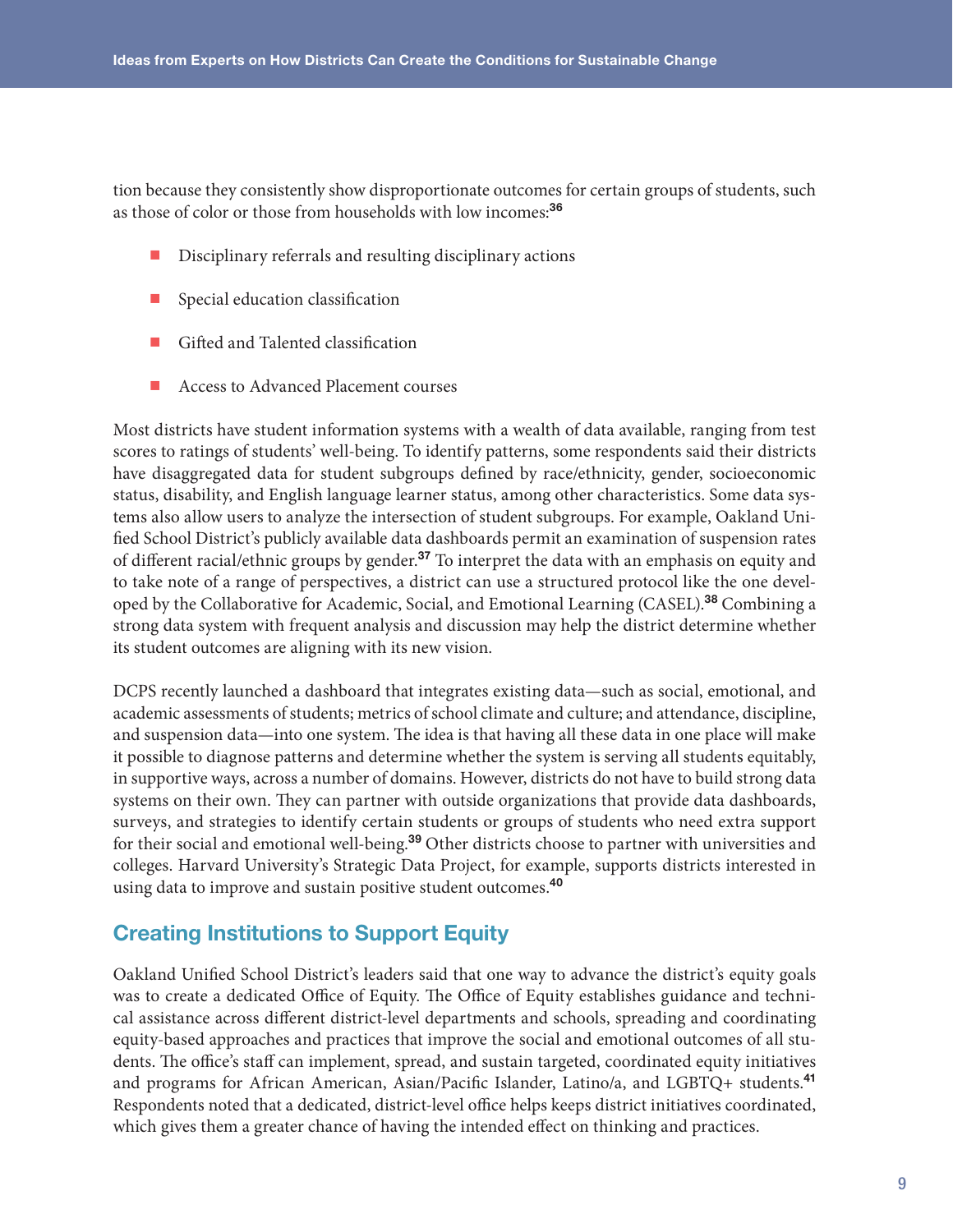<span id="page-9-0"></span>*The respondents noted it was important for students from all backgrounds to see balanced, nonstereotypical representations of themselves and other groups in the materials they are taught.*

## Reevaluating Curricula

The respondents noted it was important for students from all backgrounds to see balanced, nonstereotypical representations of themselves and other groups in the materials they are taught. Such materials will seem more relevant to students, they said, and build their self-identity and self-worth, which can in turn promote their sense of belonging and social and emotional well-being.<sup>[42](#page-15-0)</sup> Researchers and educators recognize that students from White or privileged backgrounds, or with straight or cisgender identities, also benefit from reading stories and hearing voices from other perspectives; such materials help them to learn about cultures and identities different from their own and develop empathy for peers of all backgrounds, even if those peers are not enrolled in their current schools.[43](#page-15-0) Similarly, by using inclusive curricula that counter bias and racism, teachers can gain a more nuanced understanding of history and can connect with and provide supportive relationships to students from all backgrounds.[44](#page-15-0)

Some of the respondents said their districts have therefore attempted to conduct thorough reviews of their curricula. To illustrate, during its annual summer review of their curriculum, DCPS now has a subset of educators audit not just whether a curriculum is diverse, but whether it actively combats bias and racism.

## Providing More Resources to School Leaders and Teachers in Schools That Need More Support

Some respondents discussed the importance of distributing resources equitably across schools based on need. An equal distribution of resources across a district can leave adults working in schools that need more support poorly equipped to navigate the challenges presented in those environments, while adults in schools with fewer challenges have the same or even more resources. Instead, respondents hoped that if districts emphasized providing more training, mentorship, and pay to school leaders and staff members working in schools that need more support, they might be better able to recruit and retain people who want to work in those schools. Respondents noted that many of those teachers and principals are often themselves people of color. If they could retain more of these educators, the staff at these schools might better reflect the student populations. Research shows that students in these schools can benefit academically from teachers and other school staff members who share their backgrounds.<sup>[45](#page-15-0)</sup>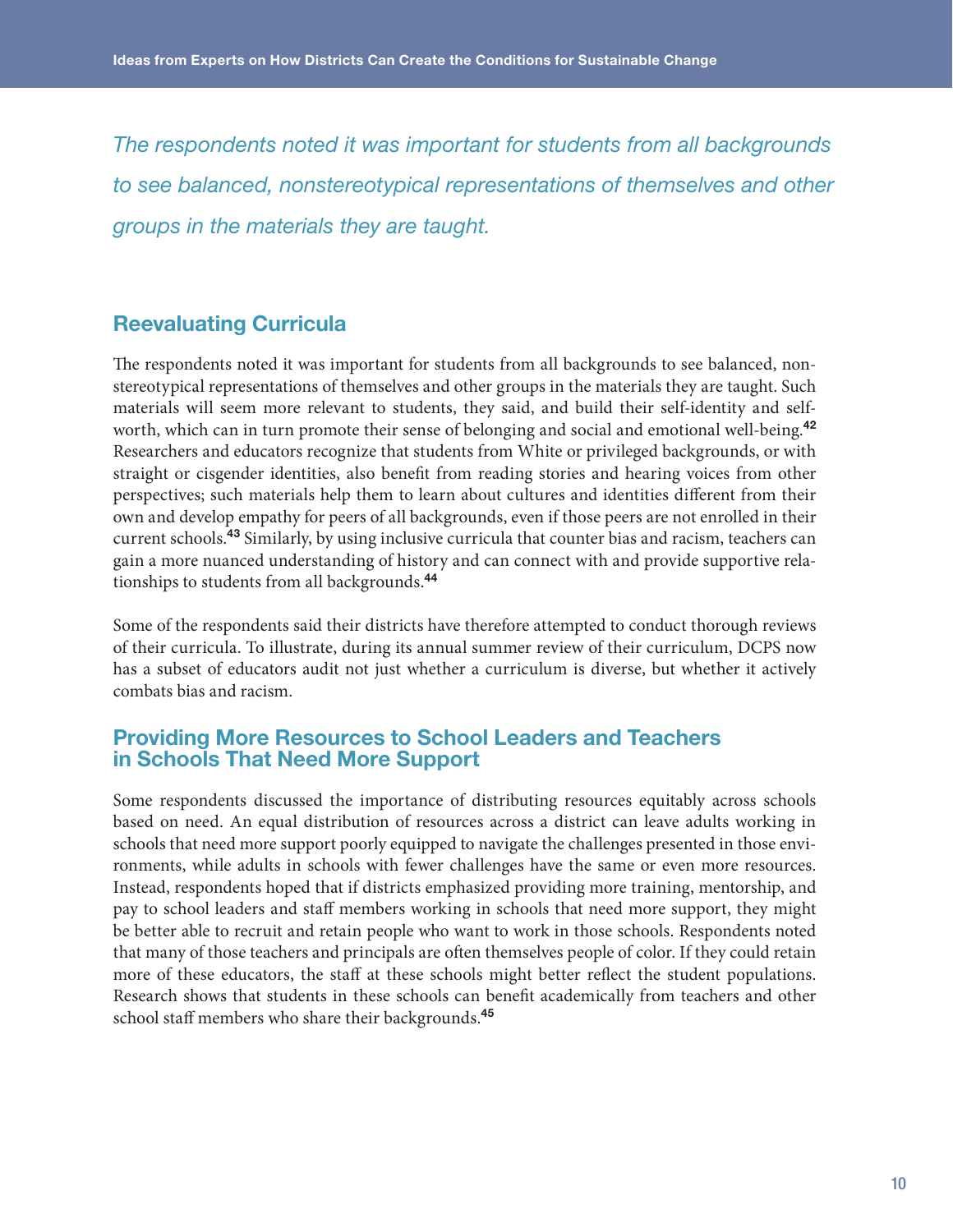# **Conclusion**

This brief presents recommendations from several districts that have been working to make their educational systems more equitable, focusing specifically on lessons related to structural and policy change. The leaders and practitioners who contributed to this brief all pointed to the importance of creating a new vision for their school districts to become equitable systems that provide supportive and nurturing learning conditions for all students. They noted that education systems sometimes put on paper philosophies or sets of priorities that were not implemented in schools or that focused on incomplete approaches to student success. In those cases, they cautioned, the communities served by those districts expected results that ultimately did not materialize for their children. As highlighted in the introductory brief in this series, focusing heavily on programs for students without building the capabilities of staff members or interrogating a system's policies and structures can inadvertently perpetuate inequitable learning environments.

It is important to note that this effort to transform district policies and structures so that they promote educational equity is not a one-time endeavor. District leaders recognized it is a continual process informed by the new visions they developed, where they expect to return again and again to reexamine how to align structures, policies, and practices with those new visions; solicit community and student involvement; build trust; work to shift adult mindsets and school cultures; and put in place accountability structures and metrics to monitor their districts' progress. They have made a commitment to disrupt the status quo, and expect to have to stick with these efforts for a long time in order to truly change their systems and make them more equitable for all students.

# SELECTED RESOURCES

#### **Engaging caregivers, families, and communities**

• The Center for Family Engagement, National PTA. 2020. *PTAs Leading the Way in Transformative Family Engagement*. This report outlines best practices for a parent-teacher association to engage families.

[www.pta.org/docs/default-source/default-document-library/cfe-4-i's-publication.pdf](https://www.pta.org/docs/default-source/default-document-library/cfe-4-i)

#### **Creating safe spaces to discuss systemic bias in education**

*• Courageous Conversation*. From the organization's website:

*Founded by Glenn E. Singleton in 1992, Pacific Educational Group (PEG) is committed to*  achieving racial equity in education. We engage in sustained partnerships with educational *organizations to transform beliefs, behaviors, and results so people of all races can achieve at their highest levels and live their most empowered and powerful lives. Courageous Conversation™ is our award-winning protocol for effectively engaging, sustaining and deepen-*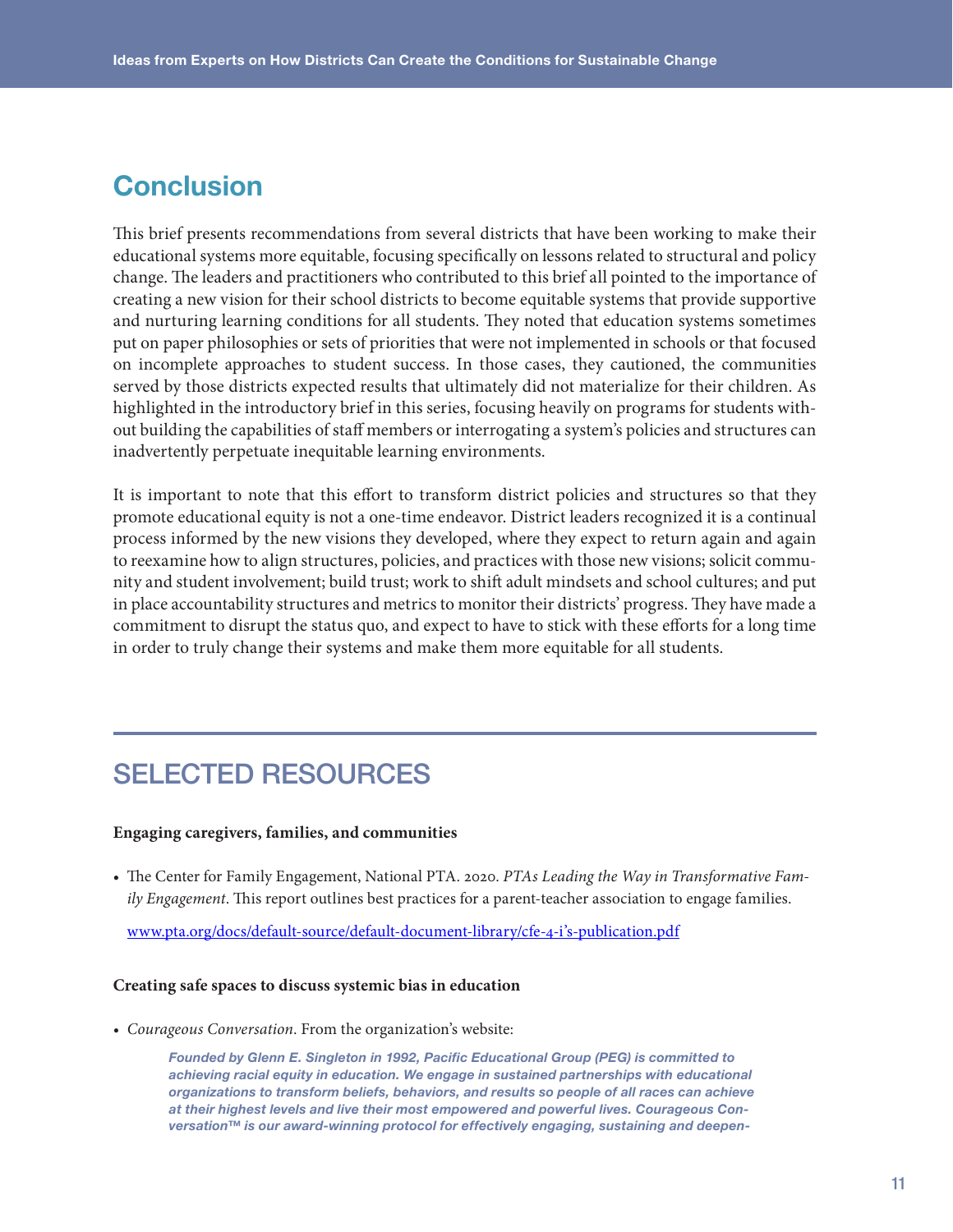*ing interracial dialogue. Through our Framework for Systemic Racial Equity Transformation, PEG is dedicated to helping educators address persistent racial disparities intentionally, explicitly, and comprehensively.*

#### [https://courageousconversation.com](https://courageousconversation.com/)

*• The National SEED (Seeking Educational Equity and Diversity) Project*. From the organization's website:

*The National SEED ProjectSM partners with schools, organizations, and communities to develop leaders who guide their peers in conversational communities to drive personal, organizational, and societal change toward social justice. SEED leaders design their seminars with the flexibility to adapt them to their own local needs. They include personal reflection and testimony, listening to others' voices, and learning experientially and collectively, in the context of each participant's intersecting identities. Through this methodology, SEED equips participants to connect our lives to one another and to society at large by acknowledging systems of power, oppression, and privilege.*

#### [www.nationalseedproject.org](https://www.nationalseedproject.org/)

*• The Racial Empowerment Collaborative (REC) at The Pennsylvania State Graduate School of Education*. From the organization's website:

*The Racial Empowerment Collective (REC) is a research, program development, and training center that brings together community leaders, researchers, authority figures, families, and youth to study and promote racial literacy and health in schools and neighborhoods.... The Teacher Professional Development program by the REC seeks to increase racial literacy—the ability to read, recast, and resolve racially stressful social interactions—of teachers and school leaders.*

[www.recastingrace.com](https://www.recastingrace.com/)

#### **Elevating students' voices**

*• Diversity Talks*. From the organization's website:

*Diversity Talks partners with organizations to create unique learning environments where the most marginalized voices are at the forefront.... Our virtual youth-led professional development workshops provide an experiential learning opportunity for adults to reflect internally, identify and confront racism, acknowledge power and privilege, and build authentic relationships with youth.*

#### [www.diversitytalkspd.com](https://www.diversitytalkspd.com/)

• Center for American Progress (2019). *Elevating Student Voice in Education*. This report outlines practices to amplify authentic student voices in education at the school, district, and state levels.

[www.americanprogress.org/issues/education-k-12/reports/2019/08/14/473197/elevating-student-voice](https://www.americanprogress.org/issues/education-k-12/reports/2019/08/14/473197/elevating-student-voice-education/)[education](https://www.americanprogress.org/issues/education-k-12/reports/2019/08/14/473197/elevating-student-voice-education/)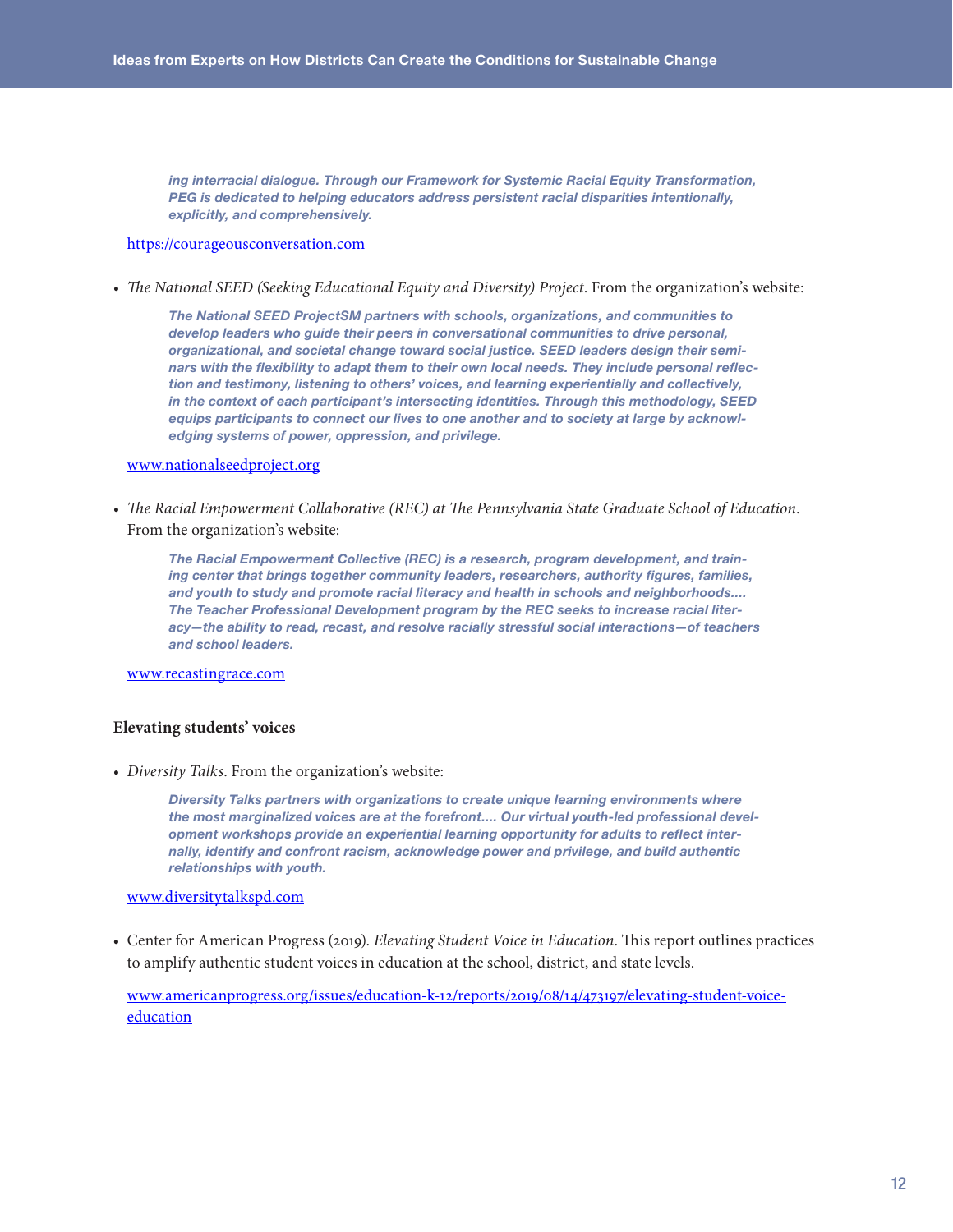#### **Teaching culturally responsive curricula that combat bias**

*• Learning for Justice (formerly Teaching Tolerance)*. From the organization's website:

*We provide free resources for educators—teachers, administrators, counselors, and other practitioners—who work with children from kindergarten through high school. Educators can use materials to supplement the curriculum, inform practice, and create inclusive school communities where children and youth are respected, valued, and welcomed participants.*

[www.learningforjustice.org](https://www.learningforjustice.org/)

#### **Using data to identify patterns**

• Harvard Education Redesign Lab (2020). *Choosing a Data Platform for Individualized Success Planning: A Guide for School and Community Leaders*. As summarized on the website:

*In this guide, we focus on the role of data platforms in supporting success planning, identifying key considerations for choosing a platform and showcasing examples.... Finally, we share features of popular data platforms used by school districts to capture comprehensive student data.*

[https://edredesign.org/links/choosing-data-platform-individualized-success-plan](https://edredesign.org/links/choosing-data-platform-individualized-success-planning-guide-school-and-community)[ning-guide-school-and-community](https://edredesign.org/links/choosing-data-platform-individualized-success-planning-guide-school-and-community)

*• Illinois State Board of Education, 5Essentials System*. As described on the website:

*The 5Essentials is a research-based school improvement system that defines, measures, and utilizes the most important organizational conditions, including aspects of a school's culture and climate, to improve student outcomes.*

*Specifically, the 5Essentials is an improvement framework and diagnostic survey with research-tested scoring and interactive reporting that provides insights into schools' organizational strengths and areas of opportunity across the five essential factors for school improvement: Effective Leaders, Collaborative Teachers, Involved Families, Supportive Environment, and Ambitious Instruction. The system also includes professional learning designed to help educators leverage 5Essentials data to inform improvement planning and drive improved school and student outcomes.*

[www.isbe.net/Pages/5Essentials-Survey.aspx](https://www.isbe.net/Pages/5Essentials-Survey.aspx)

<https://uchicagoimpact.org/our-offerings/5essentials>

*• Chicago Public Schools Data Dashboard*. An example of a large public school district's data dashboard that integrates information on performance (at grade level or below), student academic growth, school culture and climate (using 5Essentials System data), attendance, graduation, and preparation for postgraduation success.

[www.cps.edu/schools/find-a-school](https://www.cps.edu/schools/find-a-school/)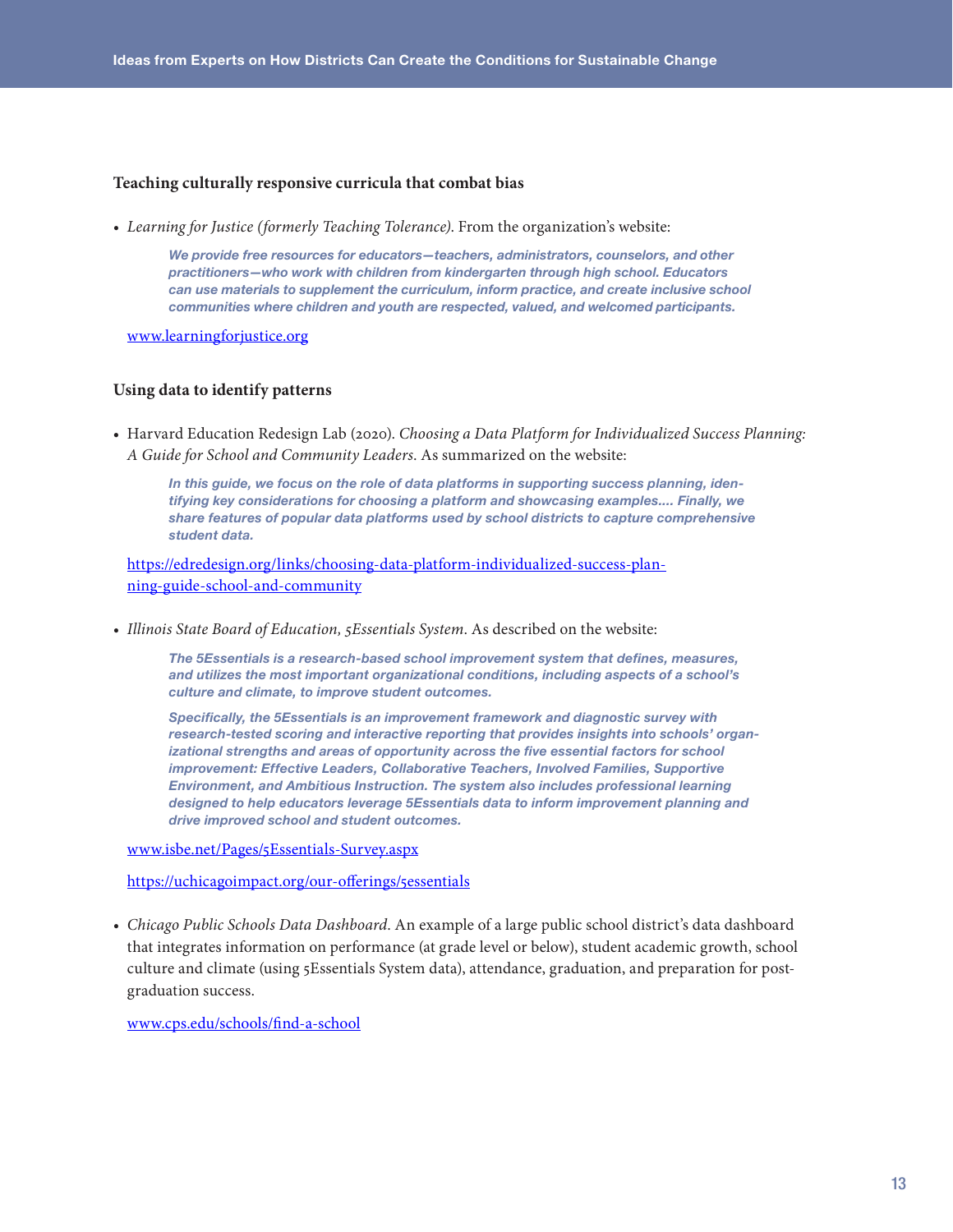<span id="page-13-0"></span>*• Harvard Data Wise Project*. From the project's website:

*The Data Wise Project supports educators in using collaborative data inquiry to drive continuous improvement of teaching and learning for all students.*

*Based at the Harvard Graduate School of Education and in partnership with educators around the world, we offer a suite of on-campus and online courses that teach a step-by-step process and habits of mind for using a wide range of data sources to improve instruction.*

<https://datawise.gse.harvard.edu/about>

• Collaborative for Academic, Social, and Emotional Learning. *Structured Data Reflection Protocol*. From the organization's website:

This tool presents a structured reflection process for SEL teams and other school stakeholders to observe trends and discuss ideas for continuous improvement of SEL implementation. It emphasizes the importance of examining data with an equity lens and elevating a range of perspectives when interpreting data.

[https://schoolguide.casel.org/resource/sel-data-reflection-protocol](https://schoolguide.casel.org/resource/sel-data-reflection-protocol/)

# **NOTES**

- [1](#page-0-0) The Aspen Institute's National Commission on Social, Emotional, and Academic Development, *From a Nation at Risk to a Nation at Hope: Recommendations from the National Commission on Social, Emotional, and Academic Development* (Washington, DC: The Aspen Institute, 2019).
- [2](#page-0-0) Aubrey Edwards-Luce, Averi Pakulis, Cara Baldari, Carrie Fitzgerald, Christopher Towner, Conor Sasner, Kathy Sacco, Michelle Dallafior, Miriam Abaya, and Olivia Gomez, "Key Stats on the Effect of COVID-19 on Kids," First Focus on Children (website: [https://firstfocus.org/resources/key-stats-on](https://firstfocus.org/resources/key-stats-on-the-effect-of-covid-19-on-kids)[the-effect-of-covid-19-on-kids](https://firstfocus.org/resources/key-stats-on-the-effect-of-covid-19-on-kids), 2020).
- [3](#page-0-0) Robert J. Jagers, Deborah Rivas-Drake, and Teresa Borowski, "Equity & Social and Emotional Learning: A Cultural Analysis" (Chicago: CASEL, 2018).
- [4](#page-1-0) Jacquelynne Eccles and Jennifer A. Gootman, *Community Programs to Promote Youth Development*, National Academy Press (Washington, DC: National Research Council and Institute of Medicine, 2002); Jennifer A. Fredricks, Phyllis C. Blumenfeld, and Alison H. Paris, "School Engagement: Potential of the Concept, State of the Evidence," *Review of Educational Research* 74, 1 (2004): 59–109.
- [5](#page-1-0) Sira Park, Susan D. Holloway, Amanda Arendtsz, Janine Bempechat, and Jin Li, "What Makes Students Engaged in Learning? A Time-Use Study of Within- and Between-Individual Predictors of Emotional Engagement in Low-Performing High Schools," *Journal of Youth and Adolescence* 41, 3 (2012): 390–401.
- [6](#page-1-0) Jean Baldwin Grossman, Susan Sepanik, Ximena A. Portilla, and Kevin Thaddeus Brown, Jr., "Educational Equity: Solutions Through Social and Emotional Well-Being" (New York: MDRC, 2021).
- [7](#page-1-0) Pamela Cantor, David Osher, Juliette Berg, Lily Steyer, and Todd Rose, "Malleability, Plasticity, and Individuality: How Children Learn and Develop in Context," *Applied Developmental Science* 23, 4 (2019): 307–337.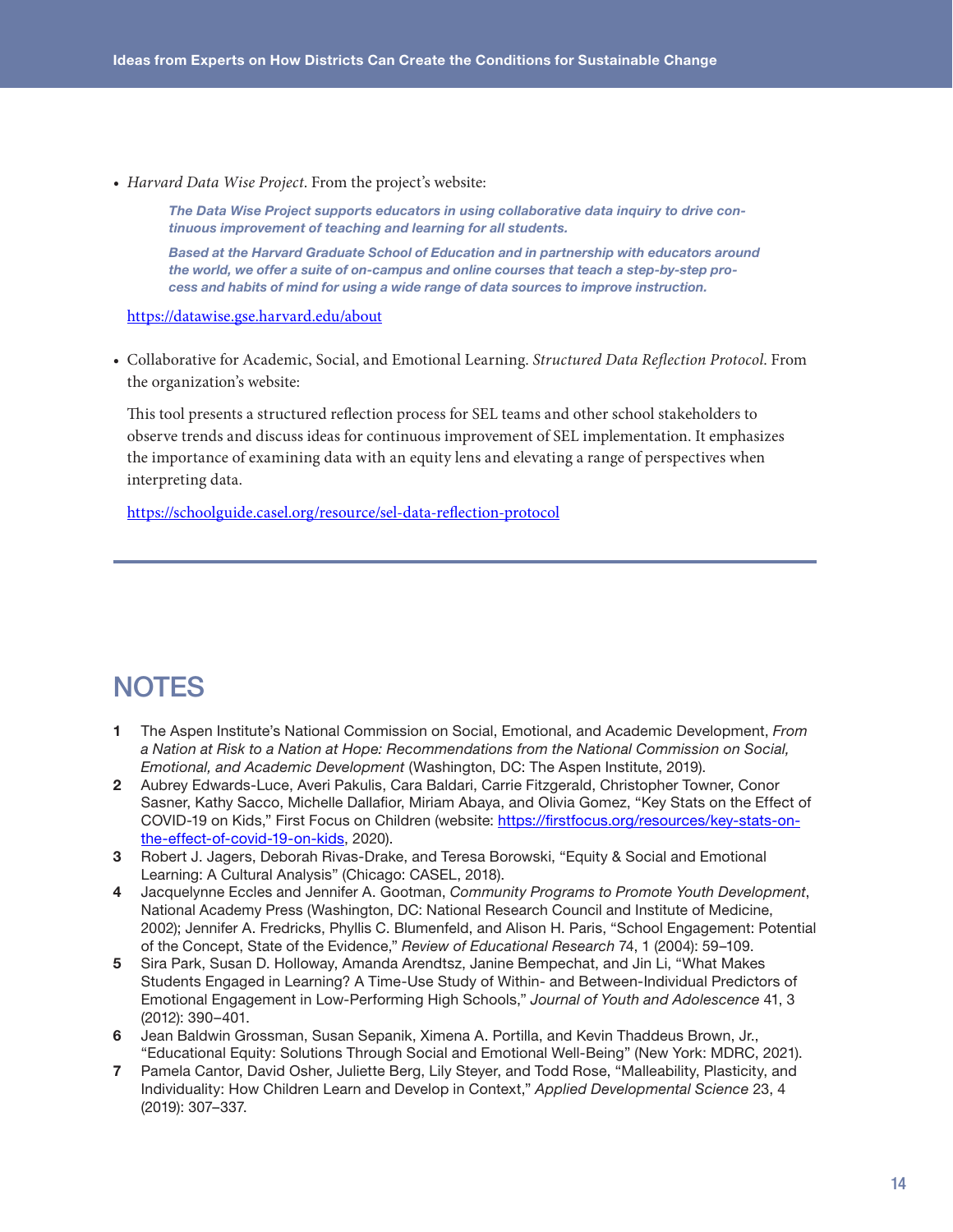- <span id="page-14-0"></span>[8](#page-1-0) Anne Gregory and Gabrielle Roberts, "Teacher Beliefs and the Overrepresentation of Black Students in Classroom Discipline," *Theory into Practice* 56, 3 (2017): 187–194.
- [9](#page-1-0) Mary Helen Immordino-Yang, Linda Darling-Hammond, and Christina Krone, "The Brain Basis for Integrated Social, Emotional, and Academic Development: How Emotions and Social Relationships Drive Learning" (Washington, DC: Aspen Institute, 2018).
- [10](#page-2-0) Josh Parker, "Systems that Promote Equitable Outcomes," pages 49–56 in Michael Soskil (ed.), *Flip the System US: How Teachers Can Transform Education and Save Democracy* (New York: Routledge, 2020).
- [11](#page-2-0) Bryan G. Cook, Garnett J. Smith, and Melody Tankersley, "Evidence-Based Practices in Education," pages 495–527 in Karen R. Harris, Steve Graham, and Tim Urdan, *APA Educational Psychology Handbook Vol. 1: Theories, Constructs, and Critical Issues* (Washington, DC: American Psychological Association, 2012); Parker (2020).
- [12](#page-2-0) Elise M. Frattura and Colleen A. Capper, *Leading for Social Justice: Transforming Schools for All Learners* (Thousand Oaks, CA: Corwin, 2007).
- [13](#page-3-0) Frattura and Capper (2007).
- [14](#page-3-0) For more information on Turnaround for Children, see<https://turnaroundusa.org>.
- [15](#page-4-0) Patrice Fenton, Lydia Ocasio-Stoutenburg, and Beth Harry, "The Power of Parent Engagement: Sociocultural Considerations in the Quest for Equity," *Theory into Practice* 56, 3 (2017): 214–225.
- [16](#page-4-0) Judith Caplan, "Strengthening the Connection Between School and Home. Essentials for Principals" (Alexandria, VA: National Association of Elementary School Principals, 2001); Nancy Carey, Laurie Lewis, and Elizabeth Farris, *Parent Involvement in Children's Education: Efforts by Public Elementary Schools*, NCES 98-032 (Washington, DC: U.S. Department of Education. National Center for Education Statistics, 1998).
- [17](#page-4-0) Center for Family Engagement, "PTAs Leading the Way in Transformative Family Engagement" (Alexandria, VA: National Parent Teacher Association, 2020); Megan Hester and Natasha Capers, "Transformative Family Engagement in Community Schools," pages 89–110 in Joanna Ferrara and Reuben Jacobson (eds.), *Community Schools: People and Places Transforming Education and Communities* (Lanham, MD: Rowman and Littlefield, 2019).
- [18](#page-4-0) Hester and Capers (2019).
- [19](#page-4-0) For more information, see District of Columbia Public Schools, "Parent University" (website: https://dcps.dc.gov/page/parent-university, n.d., accessed on May 10, 2021).
- [20](#page-4-0) Steven B. Sheldon and Sol Bee Jung, "The Family Engagement Partnership: Student Outcome Evaluation" (Baltimore, MD: John Hopkins University School of Education, Center on School, Family, and Community Partnerships, 2015).
- [21](#page-4-0) Meg Benner, Catherine Brown, and Ashley Jeffrey, "Elevating Student Voice in Education," Center for American Progress (website: www.americanprogress.org/issues/education-k-12/ reports/2019/08/14/473197/elevating-student-voice-education, 2019).
- [22](#page-5-0) Nathaniel P. von der Embse, Laura L. Pendergast, Natasha Segool, Elina Saeki, and Shannon Ryan, "The Influence of Test-Based Accountability Policies on School Climate and Teacher Stress Across Four States," *Teaching and Teacher Education* 59 (2016): 492–502.
- [23](#page-5-0) Grossman, Sepanik, Portilla, and Brown (2021).
- [24](#page-5-0) Learning Policy Institute, "A Whole Child Approach to School Improvement Under ESSA: Support for Students in Low-Performing Schools" (Palo Alto, CA: Learning Policy Institute, 2019).
- [25](#page-5-0) Immordino-Yang, Darling-Hammond, and Krone (2018).
- [26](#page-5-0) Stephanie M. Jones and Suzanne M. Bouffard, "Social and Emotional Learning in Schools: From Programs to Strategies and Commentaries," *Social Policy Report* 26, 4 (2012): 1–33; Eva Oberle, Celene E. Domitrovich, Duncan C. Meyers, and Roger P. Weissberg, "Establishing Systemic Social and Emotional Learning Approaches in Schools: A Framework for Schoolwide Implementation," *Cambridge Journal of Education* 46, 3 (2016): 277–297.
- [27](#page-5-0) Jones and Bouffard (2012).
- [28](#page-6-0) This relationship (between social and emotional well-being and learning) is discussed in more detail in the first brief in this series; see Grossman, Sepanik, Portilla, and Brown (2021).
- [29](#page-6-0) Cantor et al. (2018).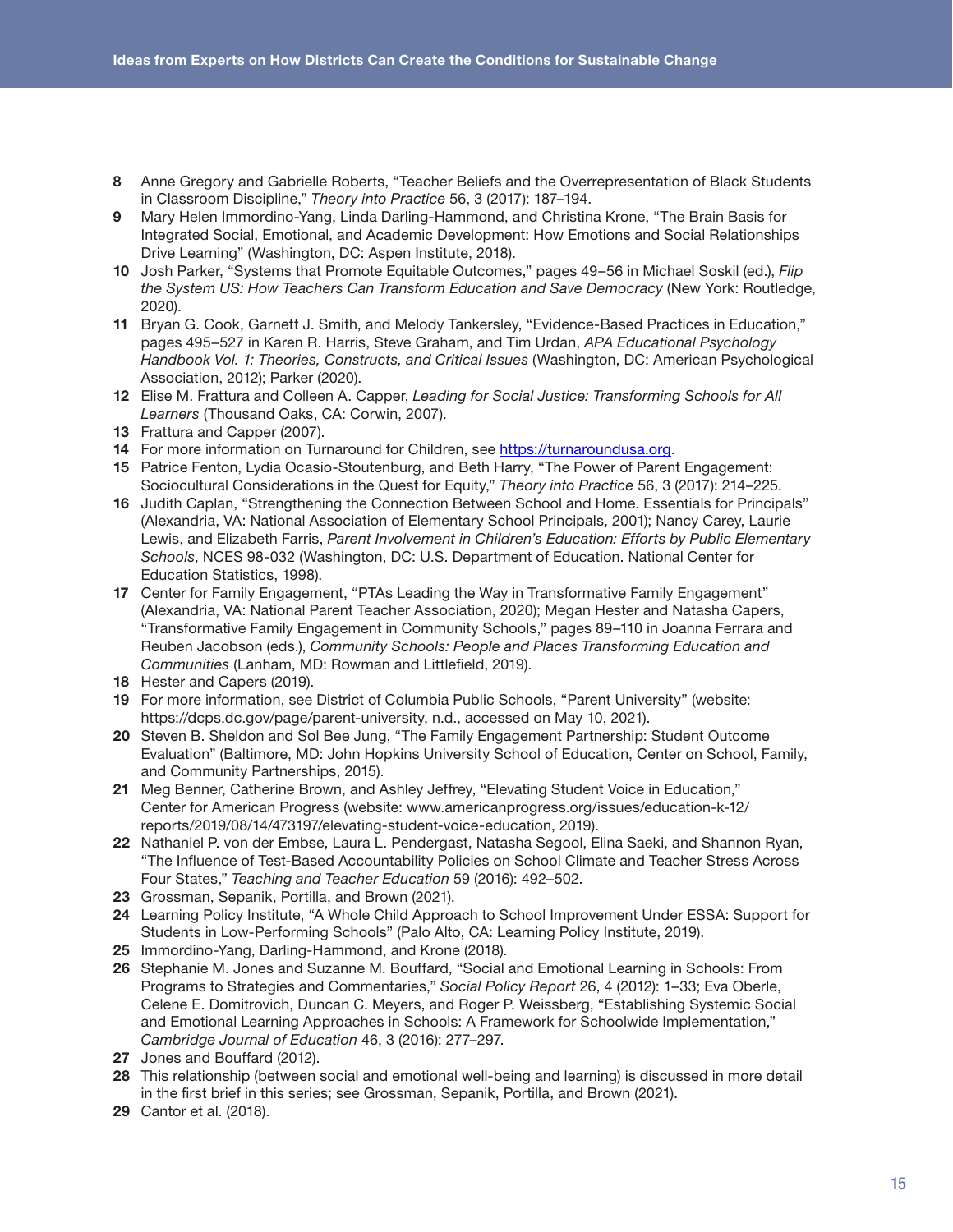- <span id="page-15-0"></span>[30](#page-7-0) Tracey A. Benson and Sarah E. Fiarman, *Unconscious Bias in Schools: A Developmental Approach to Exploring Race and Racism* (Cambridge, MA: Harvard Education Press, 2020).
- [31](#page-7-0) Mayfield and Garrison-Wade define "culturally responsive practices" as "behavioral and policy actions that acknowledge stakeholders' cultures and utilize that knowledge to create an optimal learning environment where personal beliefs and assumptions are regularly examined, cultural identities are nurtured, institutional policies and procedures are interrogated for bias, cultural competency is developed, and social justice is a transformative imperative." See V.M. Mayfield and Dorothy Garrison-Wade, "Culturally Responsive Practices as Whole School Reform," *Journal of Instructional Pedagogies* 16 (2015).
- [32](#page-7-0) "Restorative justice" in schools is about alternatives to discipline that lean on restoring relationships between staff members and students, and between students and students.
- [33](#page-7-0) For more information, see [www.diversitytalkspd.com.](http://www.diversitytalkspd.com/)
- [34](#page-7-0) Benson and Fiarman (2019).
- [35](#page-7-0) Paul Gorski, "Avoiding Racial Equity Detours," *Educational Leadership* 76, 7 (2019): 56–61.
- [36](#page-8-0) Kenneth Shores, Ha Eun Kim, and Mela Still, "Categorical Inequality in Black and White: Linking Disproportionality Across Multiple Educational Outcomes," *American Educational Research Journal* 57, 5 (2020): 2,089–2,131.
- [37](#page-8-0) A data dashboard is an information-management tool that visually tracks, analyzes, and displays metrics and data points. For Oakland's, see Oakland Unified School District, "OUSD Public Reports" (website: www.ousddata.org/public-dashboards, n.d., accessed on May 10, 2021).
- [38](#page-8-0) Collaborative for Academic, Social, and Emotional Learning (CASEL), "Examining Transition Data with an Equity Lens" (Chicago: CASEL, 2020).
- [39](#page-8-0) Examples of partner organizations include Panorama Education ([www.panoramaed.com\)](http://www.panoramaed.com) and Infinite Campus ([www.infinitecampus.com/products\)](http://www.infinitecampus.com/products).
- [40](#page-8-0) For more information, see: [https://sdp.cepr.harvard.edu/become-partner.](https://sdp.cepr.harvard.edu/become-partner)
- [41](#page-8-0) Christopher P. Chatmon and Vajra M. Watson, "Decolonizing School Systems: Racial Justice, Radical Healing, and Educational Equity Inside Oakland Unified School District," Voices in Urban Education 48 (2018): 7–12.
- [42](#page-9-0) Linda Darling-Hammond, Lisa Flook, Channa Cook-Harvey, Brigid Barron, and David Osher, "Implications for Educational Practice of the Science of Learning and Development," *Applied Developmental Science* 24, 2 (2020): 97–140.
- [43](#page-9-0) Rudine Sims Bishop, "Mirrors, Windows, and Sliding Glass Doors," *Perspectives: Choosing and Using Books for the Classroom* 6, 1 (1990): 9–11; Christina Torres, "All Students Need Anti-Racism Education," *Learning for Justice* (website: www.learningforjustice.org/magazine/all-students-needantiracism-education, 2020).
- [44](#page-9-0) Brittany Aronson and Judson Laughter, "The Theory and Practice of Culturally Relevant Education: A Synthesis of Research Across Content Areas," *Review of Educational Research* 86, 1 (2016): 163–206.
- [45](#page-9-0) Thomas S. Dee, "Teachers, Race and Student Achievement in a Randomized Experiment," *Review of Economics and Statistics* 86, 1 (2004): 195–210.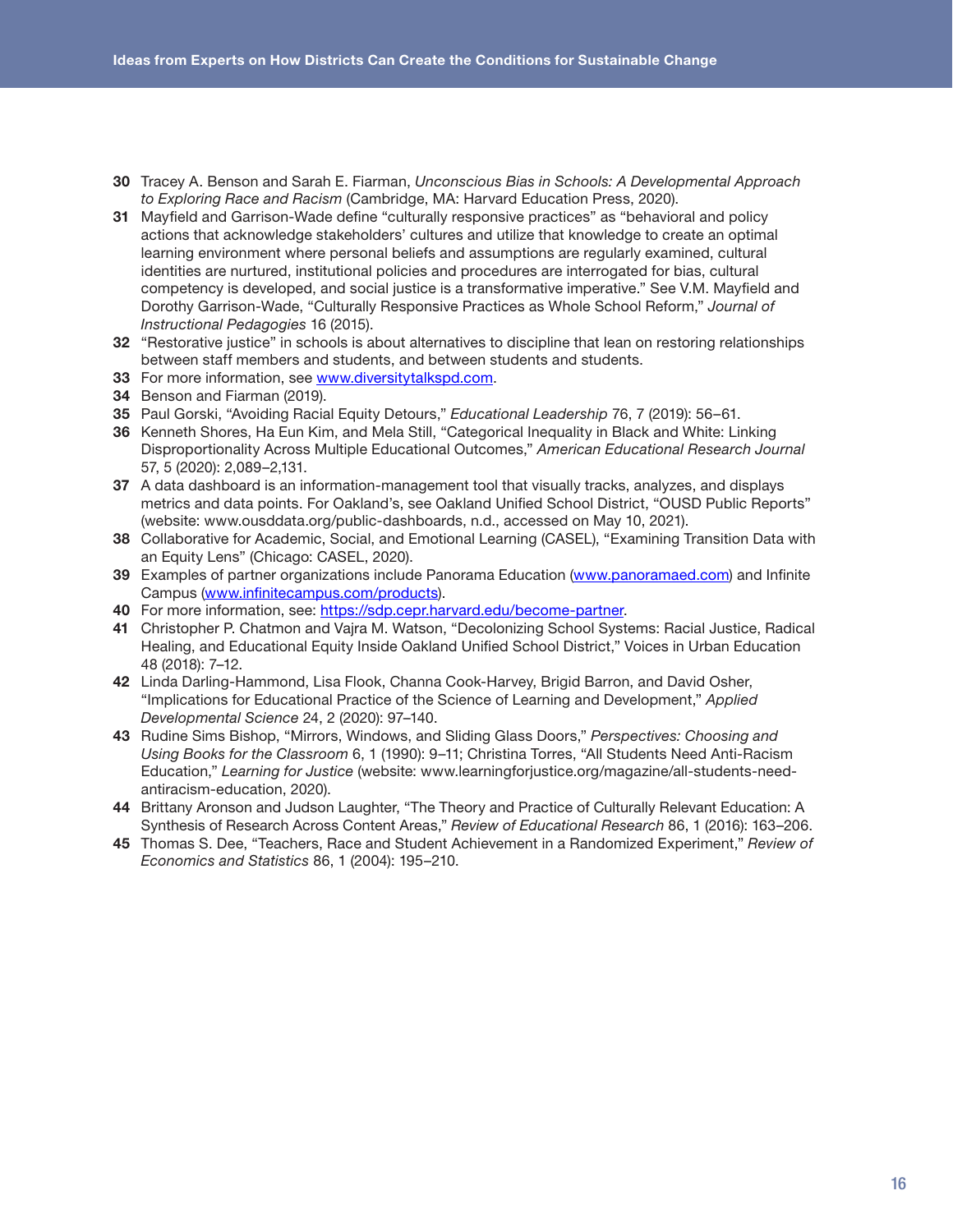# ACKNOWLEDGMENTS

Many people helped us develop the series and this brief. First, we would like to thank Tina Kauh from the Robert Wood Johnson Foundation for her ideas and support of the team and the project. We would also like to thank the members of our Equity Advisory Group who provided valuable advice on what topics should be covered and how to frame the issues: Robyn Brady Ince (National Urban League), Rob Jagers (the Collaborative for Academic, Social, and Emotional Learning), Kyla Johnson-Trammell (Oakland Unified School District), Jennifer Brown Lerner (Aspen Institute), Jenny Nagaoka (Chicago Consortium of School Research), David Osher (American Institutes for Research), Lillian Pace (KnowledgeWorks), Karen Pittman (Forum for Youth Investment), and Mary Sieu (ABC Unified School District). At MDRC, Hannah Power provided general management support for the research team, including managing the project budget with Lauren Scarola with oversight from Kate Gualtieri. Many colleagues at our partners, Education Trust (EdTrust) and the Alliance for Excellent Education (All4ed), have been great at providing us with their insights, ideas, and wisdom in shaping this project. In particular, we would like to thank Nancy Duchesneau (EdTrust) and Phillip Lovell (All4Ed) for their help on this brief and the project in general.

Besides these individuals, some people were particularly helpful in shaping this brief. Jean B. Grossman (MDRC) has led the work on the brief series, providing valuable advice throughout the writing process. Leigh Parise (MDRC) reviewed drafts and provided constructive comments. Joshua Malbin carefully reviewed drafts, making comments that improved the final product. He edited the report and Carolyn Thomas prepared it for publication.

#### ABOUT THE AUTHORS

Ximena A. Portilla is a research associate in the Family Well-Being and Child Development policy area at MDRC. She has conducted research on the effectiveness of large-scale programs that aim to support families through home visiting and support children and teachers in early childhood education settings. Her graduate studies at the Stanford Graduate School of Education examined how stress, adversity, and protective factors affect children's social, emotional, and cognitive development.

Michael Lamb was the executive director of Turnaround for Children in Washington, DC from 2014 to 2020. Turnaround for Children translates the science of learning and development into tools, strategies, and services for educators so they can help more students reach their full potential as learners. Previously, he served as a senior policy adviser in the U.S. Department of Education during the Obama administration and was a middle school teacher on the South Side of Chicago. In June 2021, he joined the District of Columbia Public Schools' leadership team as the

Deputy Chief of Science of Learning and Development, leading the organization's transformation to a whole-childcentered, antiracist organization.

Kevin Thaddeus Brown, Jr. is a former research assistant in the K-12 Education policy area at MDRC and a current Master in Public Policy candidate at the Harvard Kennedy School. Before coming to MDRC, he was a program associate at the Spark Program, a project-based learning middle school mentorship program, and served as an AmeriCorps Public Ally in San Francisco.